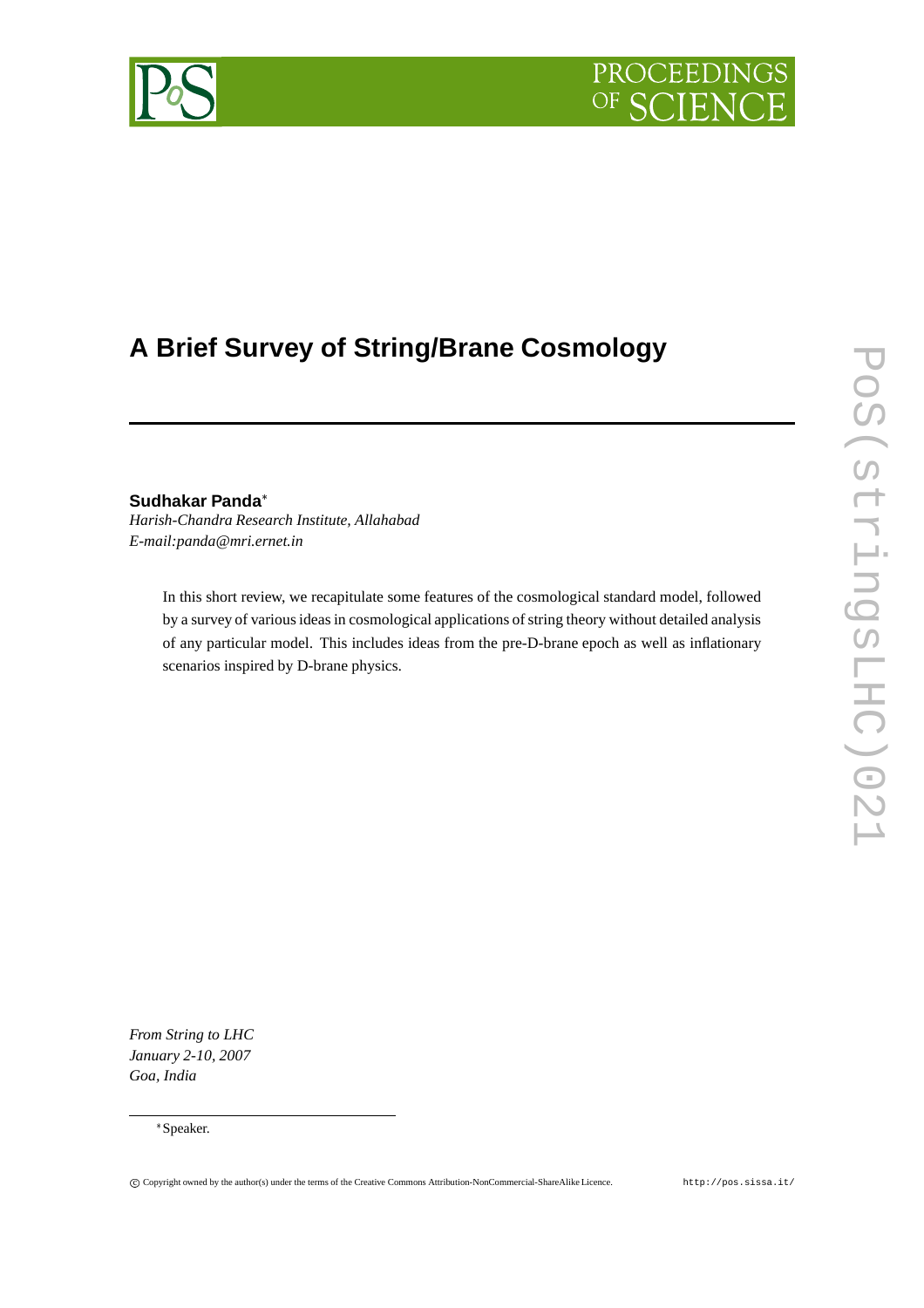# **1. Introduction**

In recent times it has been a general perception that string theory and cosmology have to complement each other in some ways. On one hand, cosmology needs an underlying fundamental theory of gravity coupled to matter which can address its basic questions such as initial singularity, origin of inflation or any other alternative to inflation which can solve problems like the horizon and flatness. It should also account for the origin of density perturbations in cosmic microwave background (CMB) among many other issues. Infact the success of inflation, as a model to solve most of the above issues, has made us so comfortable that we tend to overlook the fact that inflation is only a scenario in search of an underlying theory. The need of the moment is a firm derivation of inflation or its alternatives from a more fundamental theory such as string theory or M-theory and we will discuss some progress in this direction. On the other hand, string theory, as it is developed and understood till now, is far from being subject to any stringent test. The hope at present is the low energy brane-world phenomenology with supersymmetry could provide hints to its high energy origin or some of the low string-scale physics could be probed at LHC. If such a hope turns out to be a wishful thinking, the only arena we will be left with, possibly, is cosmology. This could turn out to be the avenue to probe string theory and the proposed experiments such as MAP and PLANCK can shed some light on the future direction for string theory. Thus what we are advocating here is that the study of cosmological relevance of string theory can help to have a proper understanding of string theory itself in the investigation of various issues like the cosmological constant problem, identification of initial conditons, initial singularity, realizing a de Sitter background, cosmological scaling solutions etc. In the next section we will discuss some salient features of cosmological standard model and inflation.

#### **2. Cosmological standard model and Inflation**

The standard cosmological model begins with the Einstein's equations in the presence of matter. One assumes the four dimensional space-time to be homogeneous (same at every point) and isotropic (same in every direction). Of course these are only approximate, but they become increasing good approximations on larger length scales. These requirements determines the metric upto an arbitrary function  $a(t)$  and a discrete parameter k. While  $a(t)$ , called the scale factor, describes the relative size of spacelike hypersurfaces at different times, *k* takes values -1, 0 and 1 corresponding to the universe being open (negatively curved hypersurfaces), flat (flat hypersurfaces) and closed (positively curved hypersurfaces) respectively. The Friedmann-Robertson-Walker metric which describes the evolution of the universe is written as:

$$
ds^{2} = -dt^{2} + a^{2}(t)[\frac{dr^{2}}{(1 - KR^{2})} + r^{2}(d\theta^{2} + sin^{2}\theta d\phi^{2})].
$$
 (2.1)

The scale factor  $a(t)$  is determined by solving the Einstein equation:

$$
G_{\mu\nu} \equiv R_{\mu\nu} - \frac{1}{2}g_{\mu\nu}R = -8\pi GT_{\mu\nu}
$$
 (2.2)

where the Newton's constant *G* is given by  $G = 1/8\pi M_{pl}^2$  in the unit of  $h = c = 1$  and the stressenergy tensor  $T_{\mu\nu}$  is taken corresponding to a perfect fluid i.e.

$$
T_{\mu\nu}dx^{\mu}dx^{\nu} = \rho(t)dt^2 + p(t)g_{ij}dx^i dx^j \qquad (2.3)
$$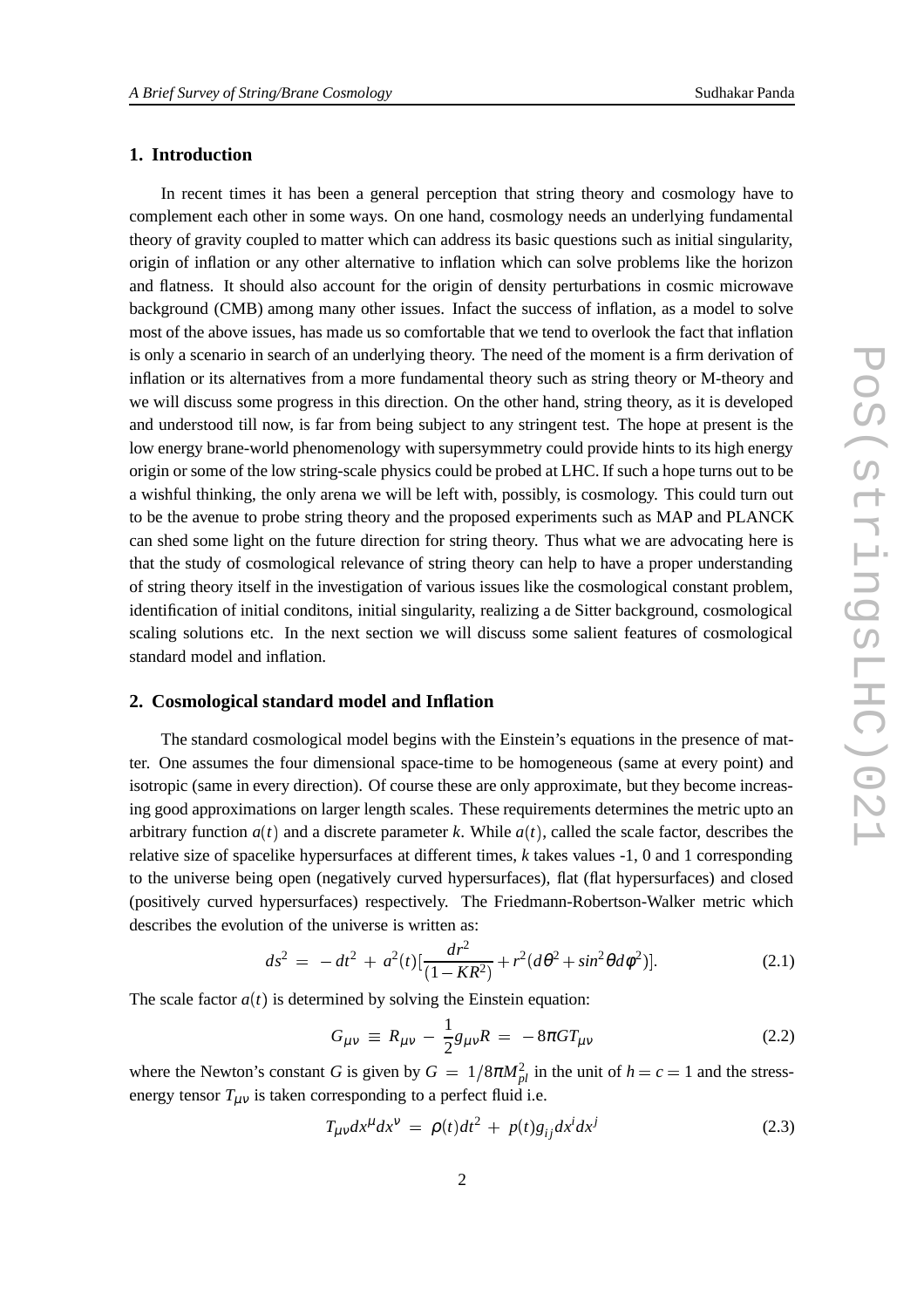where  $\rho(t)$  is called the energy density and  $p(t)$  is called the pressure. The weak energy conditon requires that the energy density is non-negative. Eliminating the coordinate *t* one finds that the pressure and the energy density satisfy an equation of state  $p = \omega \rho$ . The parameter  $\omega$  takes a constant value corresponding to the type of matter that dominates the stress-energy tensor. For example, in the case of a flat universe,  $\omega = -1$ , 0 and 1/3 corresponding to vacuum with a cosmological constant  $(\Lambda)$ , matter dominated and radiation dominated universe respectively with respective energy density  $\rho \sim \frac{\Lambda}{8\pi G}$ ,  $\rho \sim a^{-3}$  and  $\rho \sim a^{-4}$ . For these values of  $\omega$  the corresponding scale factors are found to be  $a(t) \sim e^{\sqrt{\Lambda/3} t}$ ,  $t^{2/3}$  and  $t^{1/2}$  respectively. For the FRW metric given as above, Einsteins equations take the following form:

$$
H^2 = \frac{8\pi G}{3}\rho - \frac{k}{a^2} \tag{2.4}
$$

$$
\frac{\ddot{a}}{a} = -\frac{4\pi G}{3} \left( \rho + 3p \right) \tag{2.5}
$$

where  $H = \frac{\dot{a}}{a}$  is the Hubble  $\frac{a}{a}$  is the Hubble function. Throughout our discussion the overdot is meant for derivative with respect to the cosmic time. While the former equation is called Friedman equation the latter is known as the Raychaudhuri equation. Together they lead to the so called "First Law" which can be expressed as

$$
\dot{\rho} = -3H(p+\rho). \tag{2.6}
$$

This equation expresses the fact that the energy in a co-moving volume  $a^3 \rho$  is not conserved during the expansion of the universe. Infact if we assume that the matter is in local thermodynamic equilibrium and has an adiabatic passage through a succession of equilibrium states whose equilibrium pressure is exactly *p*, then one can deduce that the entropy in a comoving volume is conserved. However, the matter is never in complete equilibrium and it always tends to the equilibrium configuration of constant entropy at a lower and lower energy (temperature). We can solve this equation making use of the equation of state to obtain  $\rho = a^{-3(1+\omega)}$ . This gives the behaviour of  $\rho$  with respect to the scale factor as described eariler for different kinds of matter. It is worth noting that if the universe is expanding then the density of radiation falls of with one more power of the scale factor than pressure free matter, which will ultimately dominate. Similarly, the solution of the Friedmann's equation yields the behaviour of the scale factor with respect to time as it has been discussed above for the case of the flat universe. The terms in the previous equation have a simple interpretation; the term  $3H\rho$  is the reduction in energy density due to the increase in volume and the term  $3Hp$  is the reduction in energy caused by the the thermodynamic work done by the pressure when the expansion occurs. Before we proceed further with this model, few remarks are in order. The basic assumption that the universe is spatially homogeneous and isotropic has obsevational support coming from high degree of isotropy of the cosmic microwave background radiation (CMB) and the large scale distribution of galaxies. This assumption can be put in the mathematical language by stating that locally the metric admits a six dimensional isometry group acting on three dimensional spacelike orbits  $\hat{G}/SO(3)$  with  $\hat{G} = SO(4)$ ,  $E(3)$  or  $SO(3,1)$ . These three possibilities correspond to the above mentioned values of *k* equal to 1, 0 and -1 respectively. Thus locally, the orbits (spatial cross sections) inherit the geometry of  $S^3$ ,  $E^3$  or  $H^3$  respectively. However, globally one can make identifications on the orbits under the action of a discrete subgroup  $\Gamma \subset \hat{G}$  so that the orbits  $\Gamma \hat{G}/SO(3)$  become compact for  $k = 0, 1$ . Thus the names "closed" and "open" donot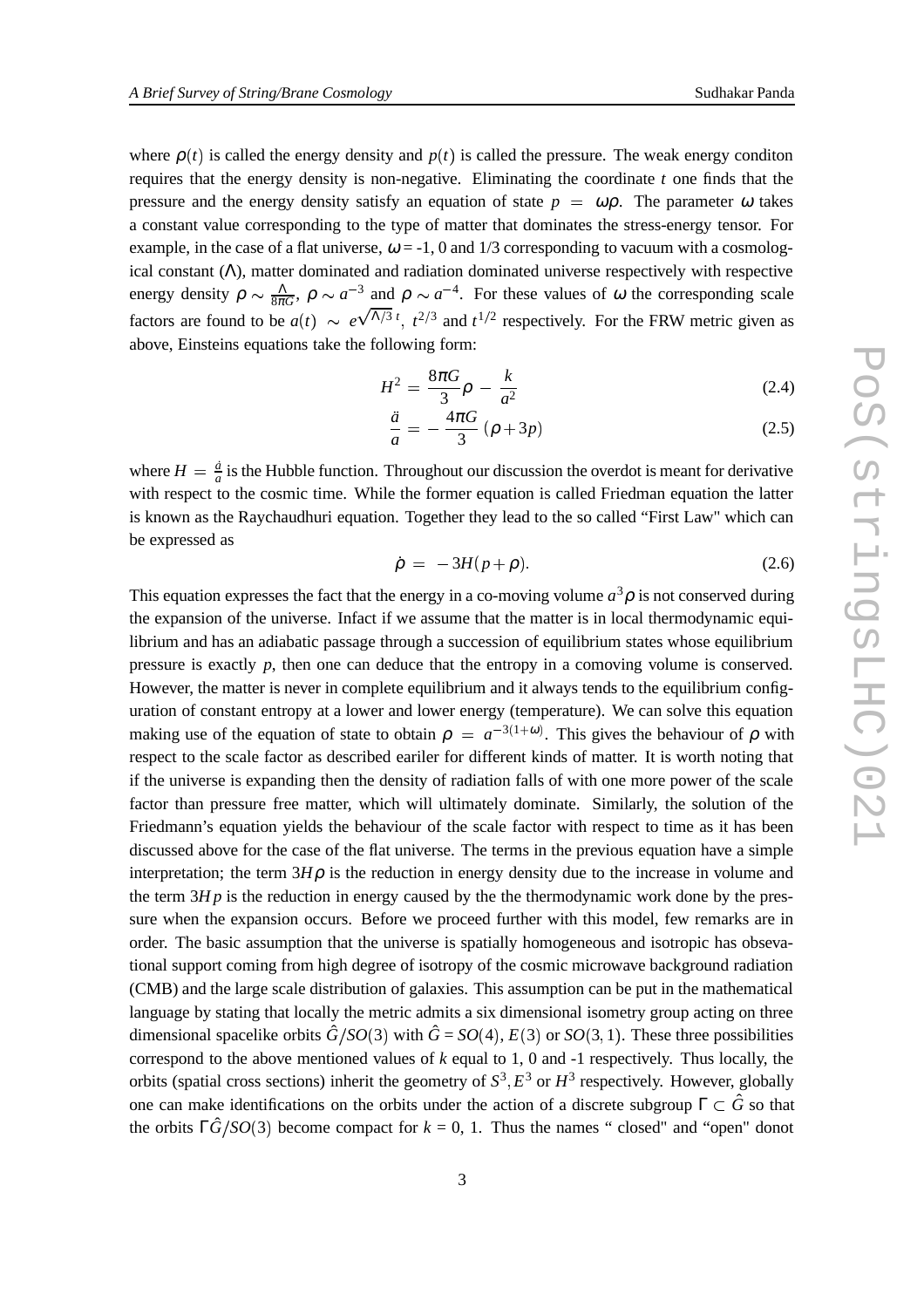have correct meaning in a global sense though it is expected that future observations by MAP can tell us the extent to which these possibilities are actually true. For the FRW spacetime, in general the Lorentz group is spontaneously broken down to its orthogonal subgroup. In this sense, the cosmological background acts as a kind of aether which is translation invariant. But if  $k \neq 0$ , the translations do not commute. However, for particular scale factors the metric does admit additional isometries rendering it homogeneous in space as well as in time. Thus the metric becomes locally maximal symmetric and hence has constant curvature which implies that the metric is also Einsteinian. The following examples are interesting illustrations:

**(I)** de Sitter spacetime  $dS_4 \equiv SO(4,1)/SO(3,1)$  which is obtained if  $k = 1$  and  $a(t) = cosh(Ht)$ ;  $k = 0$  and  $a(t) = exp(Ht)$  or  $k = -1$  and  $a(t) = sinh(Ht)$  with  $H^2 = \Lambda/3$ .

**(II)** Minkowski spacetime  $E^{3,1} = E(3,1)/SO(3,1)$  which is obtained if  $k = 0$  and constant  $a(t)$  or  $k = -1$  and  $a(t) = t$ .

**(III)** Anti-de Sitter spacetime  $AdS_4 \equiv SO(3,2)/SO(3,1)$  which is obtained if  $k = -1$  and  $a(t) =$  $sin(Ht)$  with  $H^2 = -\Lambda/3$ .

The other point to be noted here is that the speed of acoustic or sound waves  $c_s$  is provided by Newton's formula  $c_s^2 = \partial p/\partial \rho$  which is real and less than the speed of light if  $0 \le \omega \le 1$ . Thus if  $\omega = 1$  i.e.  $p = 0$ , we talk of pressure free matter or "dust"; if  $\omega = 1/3$  i.e.  $p = \rho/3$ , we talk of "radiation" and if  $\omega = 1$  i.e.  $p = \rho$  we talk of "stiff matter". Hence, acoustic waves in a radiation fluid travel at a speed of  $1/\sqrt{3}$  and this is the analogue for a gas of photons of "second sound" in a gas of phonons. BOOMERANG has observed the acoustic peaks in CMB. The dominant energy condition, though, allows both positive and negative pressure as long as *p*  $\leq$  ρ. The famous example of a single real scalar field φ with a potential  $V(\phi)$  exibits this property when the field depends only on time. If the kinetic energy dominates we have stiff matter with maximum allowed positive pressure. But if the potential energy dominates, we get maximum negative pressure  $p = -\rho$ .

It is worth pointing out that the FRW ansatz necessarily implies an initial singularity called the Big Bang (scale factor vanishes at  $t = 0$ , from which the universe starts expanding. For example, if  $\rho + 3p > 0$ , from Raychaudhury equation we note that the acceleration of the universe, measured by  $\ddot{a}$ , is negative. For  $k = -1, 0$  Friedmann's equation says that for positive energy density, the universe naturally expands forever. whereas for  $k = 1$ ,  $a$  will reach a value for which the curvature term compensates the energy density term yielding  $\dot{a} = 0$  after which *a* decreases and the universe re-collapses, the Big Crunch.The total duration for light to propagate from the Big Bang to the Big Crunch can be found to be  $2\pi/3\omega+1$ . However, one should not be confused that a closed universe always re-collapses since Raychaudhury equation, which is independent of *k*, clearly states that for  $\rho + 3p < 0$  the universe will always accelerate. If the universe expands for ever and:

$$
r_{+}(t) = a(t) \int_{t}^{\infty} \frac{dt'}{a(t')} < \infty, \tag{2.7}
$$

there will be a future event horizon. de Sitter space time is an example of such a cosmological space time. Similarly if the scale factor vanishes at  $t = 0$ , a Big Bang singularity, and

$$
r_{-}(t) = a(t) \int_{0}^{t} \frac{dt'}{a(t')} < \infty,
$$
\n(2.8)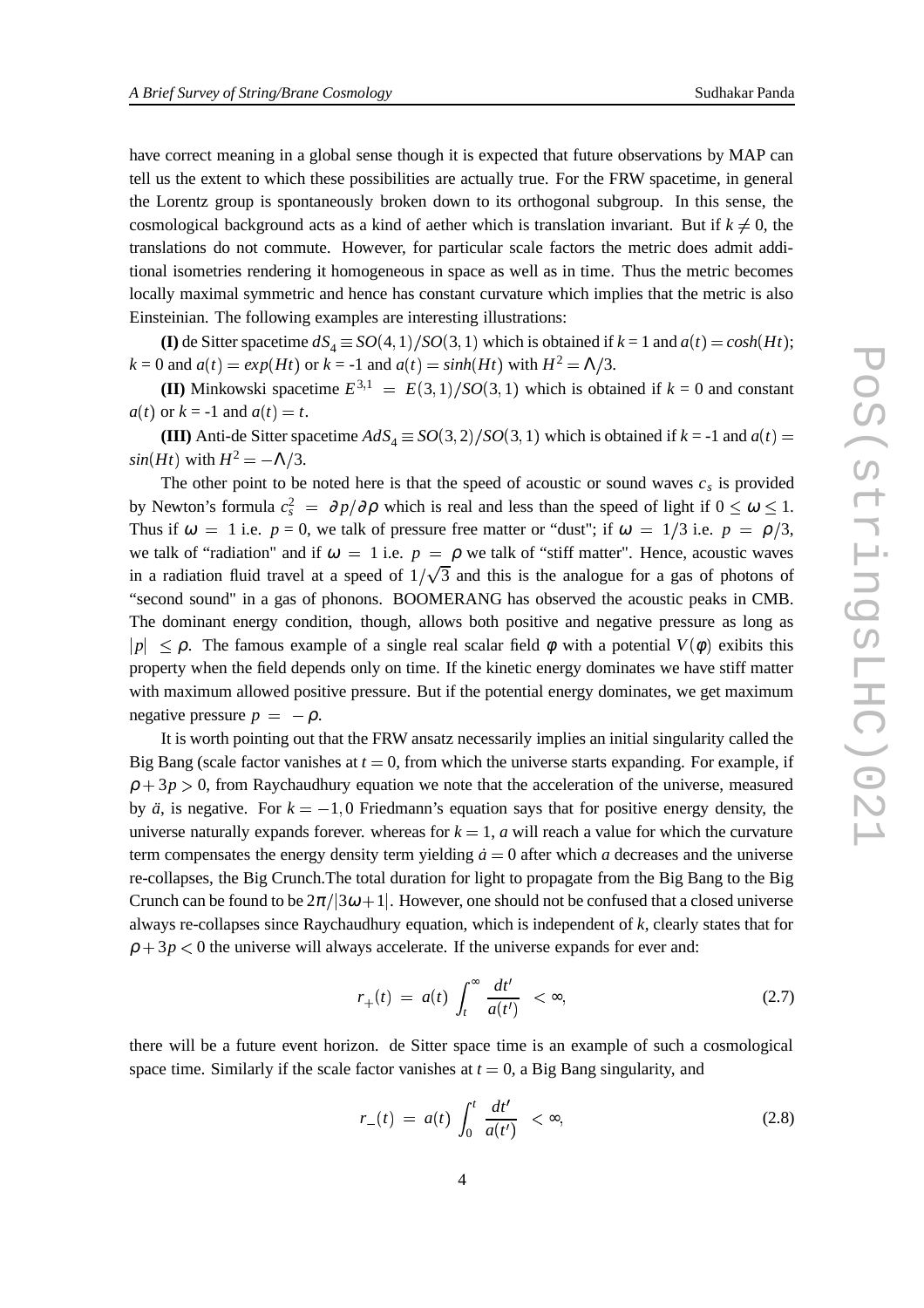then there will be a past horizon or particle horizon. If the scale factor goes to zero as  $t^n$  near  $t = 0$ , then there will be a particle horizon if  $n < 1$ . For a  $k = 0$  universe one can show from the Einstein equation that  $n = 2/3$ . Infact, since it is a good approximation to set  $k = 0$  always near a Big Bang because the term  $k/a^2$  in Friedmann's equation is negligible compared with the other terms, we will have a particle horizon for the universes, no matter what the value of  $k$  is. This puts the seeds for what is known as the horizon problem. The problem is the isotropy of the universe reflected by the CMB. Assuming the standard expansion of the universe we receive the same information from points in the space that do not appear to be in causal contact ( because of the particle horizon ) with each other. The actual puzzle is why the radiation is so uniform. This is one of the major problems of the standard cosmological model. For other problems associated with this model and also its successes, the reader should consult any text book on cosmology. All such problems strongly motivate us into possible ways of modifying the standard model of cosmology.

#### **2.1 Inflation**

The inflationary universe is a proposal, put forth about twentyfive years ago, to remedy the horizon problem and few others, not discussed here. The proposal postulated a rapid growth of the scale factor i.e. in the early universe there was a short time ( inflationary period ) when the universe expanded very fast. If the inflationary period is long enough it would explain why some regions could be in causal contact with each other, solving the horizon problem. It would also solve the flatness and other problems. We can define inflation to be any epoch where  $\ddot{a} > 0$ , an accelerated expansion. We can rewrite this conditon in other ways as well:

$$
\ddot{a} > 0 \Leftrightarrow \frac{d}{dt} (H^{-1}/a) < 0 \Leftrightarrow p < -\rho/3. \tag{2.9}
$$

The middle definition has the most direct geometrical interpretation and it says that the Hubble length, as measured in comoving coordinates, decreases during inflation. At any other time, the comoving Hubble length increases. This is the key property of inflation; although typically the expansion of the universe is very rapid, the important characteristic scale of the universe is actually becoming smaller. when measured relative to that expansion. We should also bear in mind that the success of the standard model rely on the universe undergoing a conventional (non-inflationary) evolution and hence we cannot permit this inflationary period to continue for ever. On the contrary it must come to an end early enough so that the success of the standard model is not threatened. Thus inflation can be viewed as a phenomena of the very early universe. Note that inflation is not a replacement for the standard model, rather an improvement of the standard model during early evolution of the universe.

The simplest way to realize inflation, according to the third definition and our earlier discussion, is having a scalar field (called the inflaton in this context)  $\phi$  with a potential  $V(\phi)$  that provides an effective cosmological constant so that the scale factor increases exponentially. The equation of motion for the scalar field in the FRW metric is

$$
\ddot{\phi} + 3H\dot{\phi} + V'(\phi) = 0 \tag{2.10}
$$

where prime denotes the derivative with respect to the scalar field. The energy density appearing in the Friedmann equation takes the form  $\rho = \frac{1}{2}\dot{\phi}^2 + V(\phi)$  $\frac{1}{2}\dot{\phi}^2 + V(\phi)$ . Note that since anyway inflation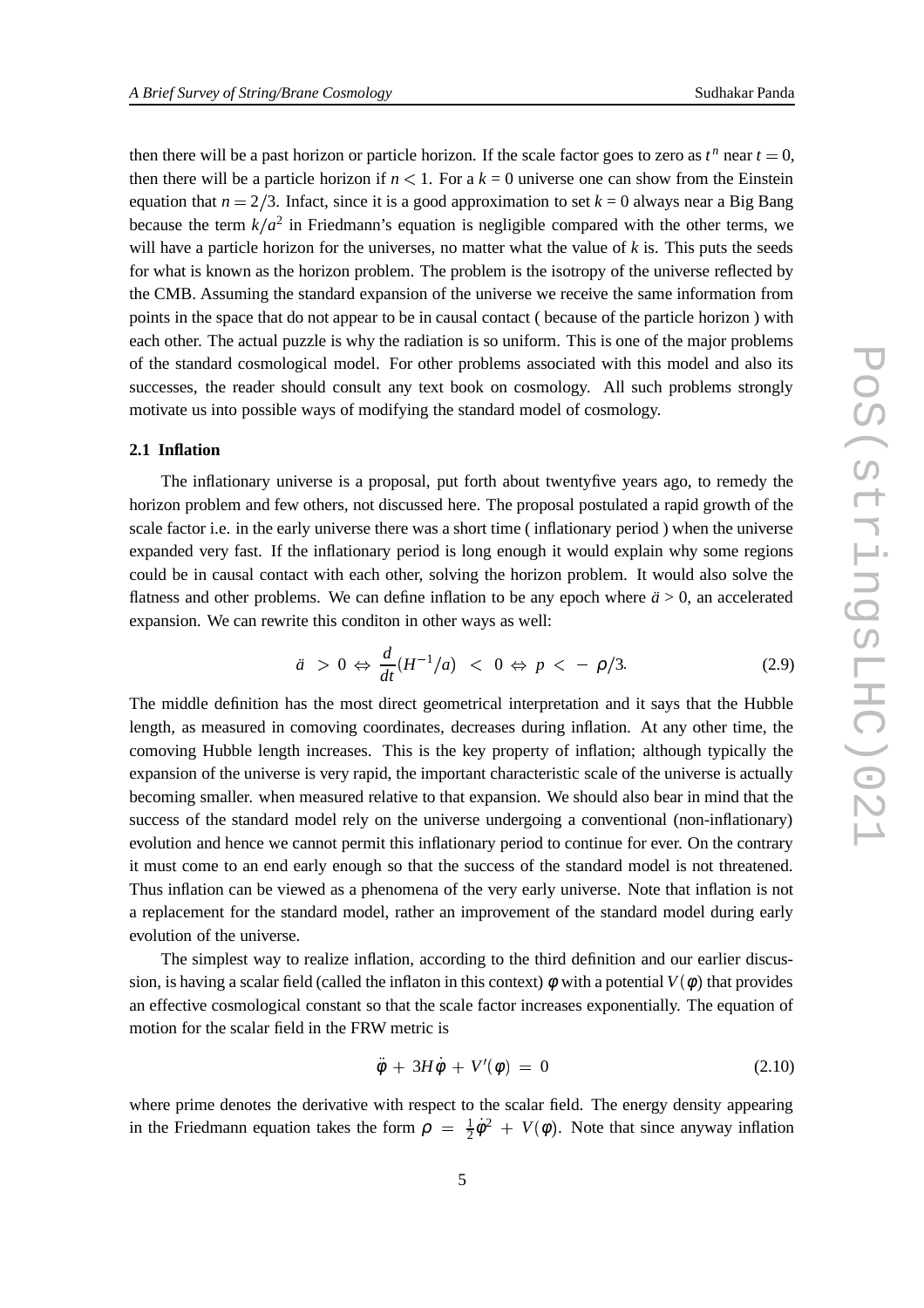will flatten the universe, we can ignore the curvature term in Friedmann equation. Also, inflation can occur if the evolution of the field is sufficiently gradual that the potential energy dominates the kinetic energy and the second derivative of the field is small enough to allow this evolution to be maintained for a sufficient period. Thus, we want  $\dot{\phi}^2 \ll V(\phi)$  and  $|\ddot{\phi}| \ll |3H\dot{\phi}|$ , |*V'*|. These requirements can be summarized as the following " slow-roll conditions" :

$$
\varepsilon \;\equiv\; \frac{M_{pl}^2}{2} \, (\frac{V'}{V})^2 \;\ll\; 1 \;\; \eta \;\equiv\; M_{pl}^2 \frac{V''}{V} \;\ll\; 1. \tag{2.11}
$$

While the first condition implies the flatness of the potential, the second condition implies the slow rolling of the field and hence long enough period of inflation. The amount of inflation is measured by the number of e-foldings defined as

$$
N(t) \equiv \int_{t_{init}}^{t_{end}} H(t)dt = \frac{1}{M_{pl}^2} \int_{\phi_{end}}^{\phi_{init}} \frac{V}{V'} d\phi
$$
 (2.12)

To solve the horizon problem one requires  $N > 60$ . To achieve this, one needs a careful choice of the potential function for the inflaton field and various potentials have been proposed for this purpose [1]. We should emphasize here that there is no compelling reason for the choice of any of these potentials.

A second scenario, proposed by Linde [2], called hybrid inflation, separates the inflaton from the ending of inflation. Thus there are at least two scalar fields involved in this proposal. While the inflaton has a flat potential and satisfies the slow roll conditions, the second field whose mass depends on the inflaton field in such a way that during and before the inflation its squared mass is positive but after inflation the squared mass becomes negative. Thus the second field becomes tachyonic and an instabilty appears in that direction i.e. the stationary point for this field becomes a maximum instead of a minimum and the field rolls fast towards the true vacuum which causes the inflation to end. We will see that both these scenarios can occur in the context of D-brane cosmology.

Before we end this section it is useful to mention some of the constraints on the model building of inflation imposed from experimental observations. Quantum fluctuations of the scalar field contributes to the fluctuations in energy density which indirectly accounts for the large scale structure formation. The observations imply a scale-invariant, Gaussian and adiabatic fluctuation in the temperature observed at COBE. Any scale, including the perturbations, increases substantially during inflation whereas the Hubble scale remains essentially same. Thus the scale leaves the horizon ( $\sim H^{-1}$ ) and the fluctations are frozen. But after the inflation, since Hubble scale increases at a faster rate the scales reenter the horizon. The amplitude of the density perturbation, when it reenters the horizon, as observed by CMB is given by

$$
\delta_H = \frac{2}{5} P_R^{1/2} = \frac{1}{5\pi\sqrt{3}} \frac{V^{3/2}}{M_{pl}^3 V'} = 1.91 \times 10^{-5}, \tag{2.13}
$$

where  $P_R$  is the power spectrum computed in terms of two-point correlators of the perturbations and the value of  $\delta_H$  is taken from the COBE results. One can define an effective spectral index *n*(*k*), to study the scale dependence of the spectrum, given by,  $n(k) - 1 \equiv \frac{dlnP_R}{dlnk}$ . This is same as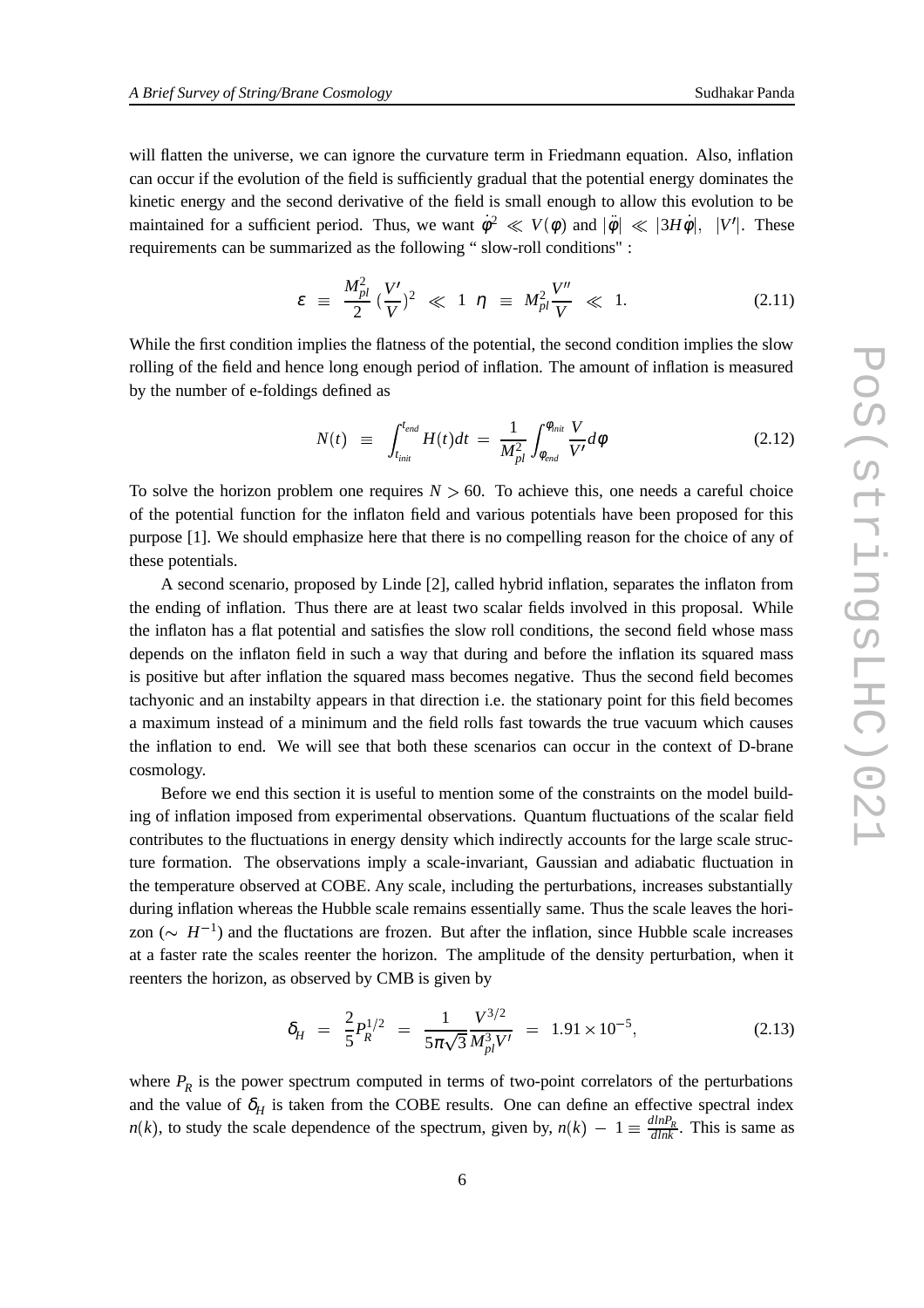the assumed power law behaviour of the spectral index  $P_R \propto k^{n-1}$  over an interval of *k* when  $n(k)$ is constant.  $n(k)$  and its derivatives can be expressed in terms of slow-roll parameters as follows

$$
n-1 \simeq 2\eta - 6\varepsilon, \frac{dn}{dlnk} \simeq 24\varepsilon^2 - 16\varepsilon\eta + 2\xi^2, \qquad (2.14)
$$

where  $\xi^2 \equiv M_{pl}^2 \frac{V'V''}{V^2}$  i.e. for slow-roll the spectrum is almost scale invariant. Similarly the gravitational spectral index is found to be  $n_{grav} = -2\varepsilon$ . One has to keep in mind these constraints when a potential coming from a physical context is being modeled for inflation.

## **3. String Cosmology**

There has been various efforts from mid-1980s to understand cosmological implications of string theory, see [3], for a review. It is not possible even to outline the underlying ideas behind these efforts. Broadly speaking a class of models dealt with obtaining time dependent solutions of Einstein's equations obtained from low-energy effective action of string theory in presence of dilaton and with/without the two-form gauge field. There were some other interesting issues discovered around the same time. I will summarise below two such developments.

#### **3.1 Brandenberger-Vafa scenario**

This scenario exploited a stringy symmetry called T-duality. In the context of the closed bosonic and the heterotic string theory compactified on a circle of radius *R*, this symmetry states that the partition functions and mass spectrum remain invariant under  $R \to \frac{1}{R}$ . In the units where the string tension is half, the mass formula is given as

$$
M^2 = m^2 R^2 + \frac{n^2}{4R^2} + N_L + N_R - 2, \tag{3.1}
$$

where the integers *m* and *n* correspond to the winding number and momentum in the circle respectively and  $N_{L,R}$  are the left and right oscillator numbers. From this equation we see that the mass formula is invariant under the simultaneous exchange  $R \leftrightarrow 1/2R$  and winding and momenta  $m \leftrightarrow n$ . Brandenbergerand Vafa [4] pointed out that the concept of distance has different interpretation in the two dual regimes. For large *R*, the position coordinate is conjugate to the usual momentum  $n/R$ ; but for distances smaller than the self-dual radius ( $R = 1/\sqrt{2}$ ), one has to use the dual coordinate which is conjugate to the winding *mR*. Thus it does not make sense to talk about distances smaller than the string scale since they will be equivalent to large distances. Based on this observation, they conjectured that if the universe is considered to be product of circles, this could be the way to avoid the initial singularity. Further, they also had an interesting observation in support of a dynamical explanation for the reason why the universe looks to be four dimensional. This observation is based on the intution that the universe began with all the spatial dimensions being string size and the presence of winding modes preventing the expansion in the corresponding directions. But the winding modes can annihilate the anti-winding modes. In ten dimensions, a winding string need not meet the anti-winding string since their worldsheets can have many different trajectories. But these worldsheets can overlap in a four dimensional hypersurface in which the winding and the anti-winding strings annihilate each other to allow the expansion of the three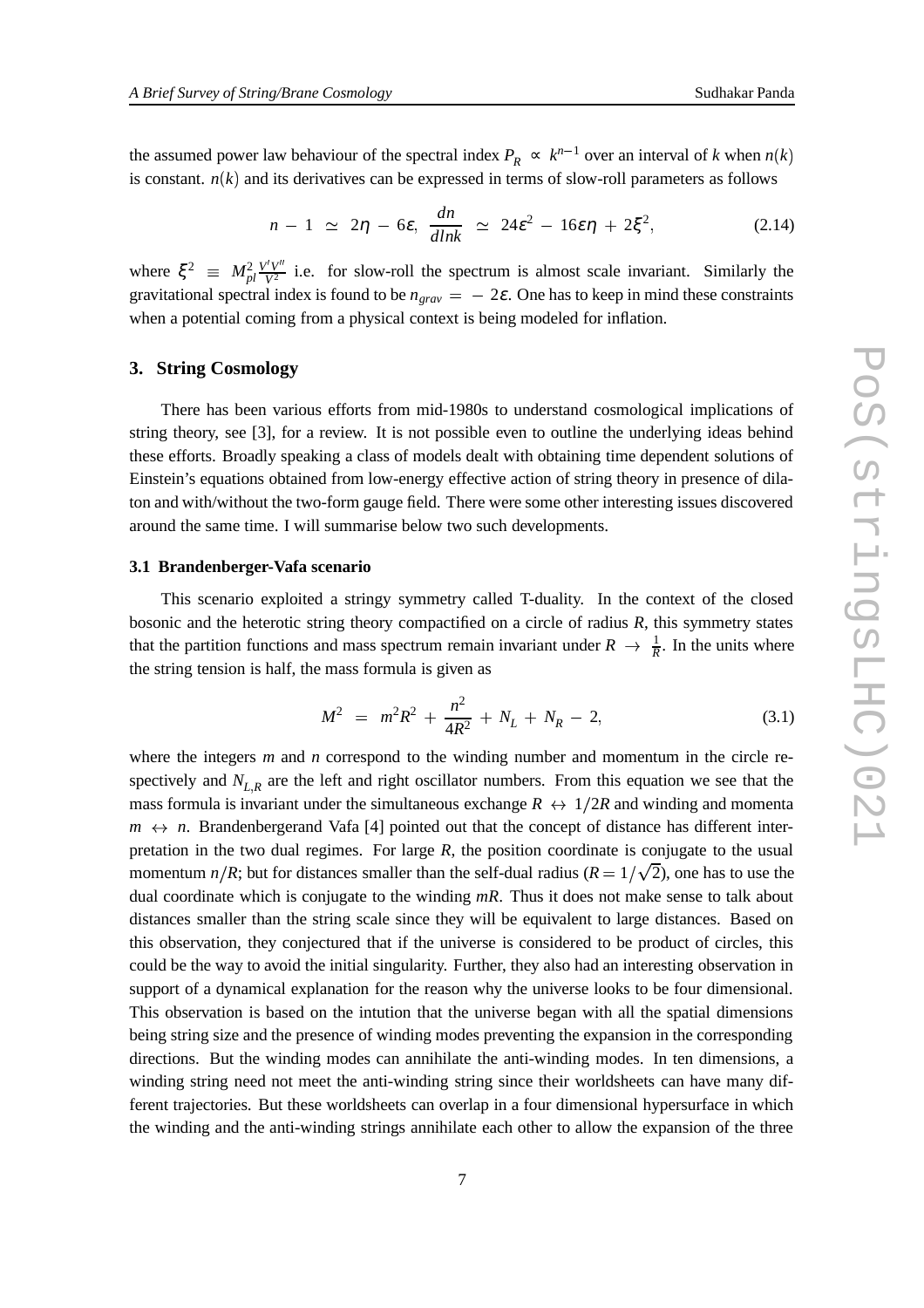spatial dimensions. Thus the punch line is that the winding strings prevent expansion in six spatial dimensions. However the question that remains unanswered is that what makes the universe to expand in this set up?

#### **3.2 Pre Big-Bang Inflation**

The equations of motion derived from the low energy string effective action for a FRW type background and the dilaton field  $\phi$  is found to be invariant under the scale-factor duality symmetry i.e. for any solution  $\{a(t), \phi(t)\}\$ , there is also a solution with  $a' \to a^{-1}$ ,  $\phi' \to \phi - 2\sum_i \ln a_i$ , which is infact the T-duality of this background. Note that the scale factor duality relates the expanding and the contracting universes i.e. solutions with decreasing curvature are mapped to those with increasing curvature.It was also observed that the equations of motion were not only invariant under T-duality but also under  $a(t) \leftrightarrow a(-t)$ . Though, under  $t \rightarrow -t$ , we get  $H(t) \rightarrow -H(-t)$ ; when combined with the duality symmetry, we do have  $H(t) = H(-t)$ . Thus it possible to have a period of inflation before  $t = 0$ . This led to the Pre Big-Bang inflationary scenario [5], in which the universe starts out as flat empty space, begins to contract with increasing curvature, until reaching a stringy state of maximum curvature and then expands with decreasing curvature and leads to the standard cosmological evolution. This scenario, possibly, can help to provide the initial conditions for standard evolution of the universe. However, it is essential to understand whether the symmetry,  $a(t) \rightarrow a(-t)$  is preserved under the stabilization of the dilaton field by non-perturbative effects. Another issue, namely the graceful exit in this scenario, is studied in [6] by including both the dilaton and the axion field in the effective action. It was found that the conservation of axionic charge leads to a potential function involving the dilaton. The Wheeler-de Witt equation was solved exactly and appropriate wave function satisfying the required boundary conditions to solve the graceful exit problem were obtained.

# **4. Cosmology with Branes**

Cosmology has taken a different route in the context of string theory by taking the advantage of the existence of various types of solitonic objects called branes or D-branes, which are either supersymmetric (BPS -branes) or non-supersymmetric (non-BPS-branes). The imagination, in the context of brane cosmology, is that we are living on one of the brane. In this spirit, the reason that the extra spatial dimensions, predicted by string theory, are invisible to us is not because of the fact that they are so tiny to be probed by low-energy excitation, but because we are confined to a three-dimensional brane embedded in a higher-dimensional space. One can construct field theories like the entire Standard Model of particle physics by suitable arranging a stack of branes (although it has not be accomplished yet). However, it does not mean that one can do away with the necessity of compactification, since we donot know how gravitational force can be confined to a brane. Infact, it does not. Neverthless, cosmology on branes or braneworld cosmolgy, as it is known, has met reasonable success starting with the work of [7]. These interesting developments are not addressed in this note since they are already discussed in this workshop [8], including the braneantibrane inflation with special emphasis on fine tuning for a flat potential, in the framework of [9] for stabilization of the moduli fields. Instead, I will discuss another aspect of brane cosmology involving non-BPS branes.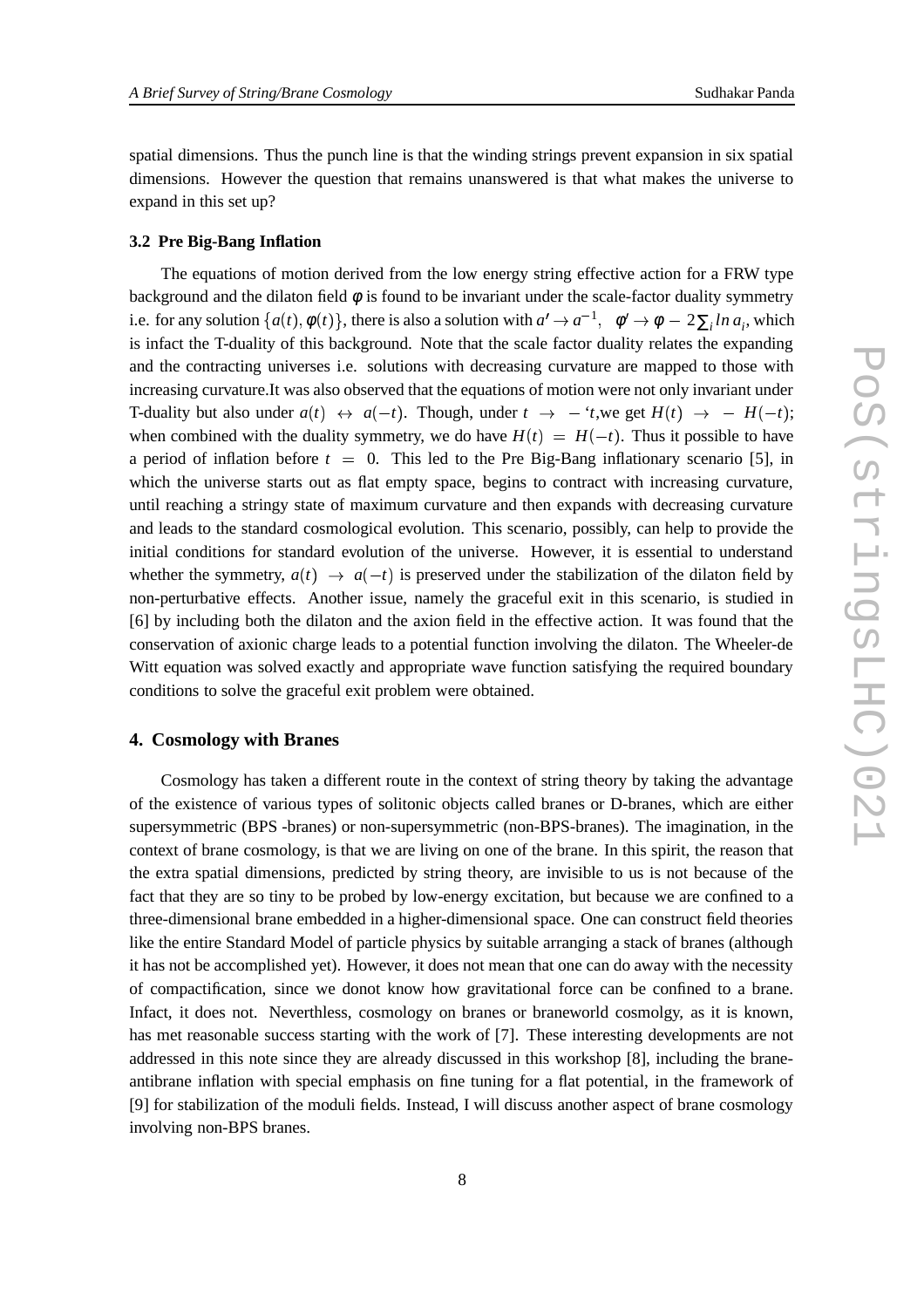# **4.1 Tachyon Cosmology**

The existence of tachyons is an intrinsic part of string theory, both open and closed. In closed string theory, they are projected out by the GSO mechanism though this projection has not been checked beyond two loops in the perturbation theory. In open string theory tachyons always make their presence felt signalling an instability of the perturbative vacuum. For example, a tachyonic excitation is always present in the spectrum of the open string, either stretched between a brane and an antibrane (both are BPS) or stuck on a non-BPS brane. The dynamics of such a tachyon field has been greatly understood by the pioneering work of Sen, see for a review [10]. The tachyon field  $T(x)$  will always roll toward the true vacuum, with zero energy density, from the unstable perturbative vacuum. Most of the aspects of this process can be captured by simple effective field theory models for the tachyon field. For example, in the case of the superstring, the boundary string field theory, one obtains the following effective Lagrangian,

$$
\mathcal{L}_{bsft} = -\sqrt{-g} e^{-T^2} \left( 1 + \partial_{\mu} T \partial^{\mu} T \right) \tag{4.1}
$$

where *T* stands for the modulus of the complex tachyon field for this case. The cosmological implication for the open-string tachyon field was studied, for the first time, in a brane-world scenario [11] by coupling the above effective theory to gravity. It was found that in a single brane scenario, the slow-roll conditions, described in the previous section, are not satisfied. However, in the framework of assisted inflation with about ten such branes, one can have a viable model for inflation and all the observational constraints, as mentioned in the previous section, could be satisfied.

The above effective Lagrangian was obtained with some approximations in a complicated analysis of string field theory. By invoking purely to T-duality symmetry arguments and some scattering amplitude analysis, a Dirac-Born-Infeld type of action was proposed in [12], which has been found to capture most of the tachyon condensation process. This form of the effective Lagrangian is given by

$$
\mathcal{L}_{dbi} = -\sqrt{-g} V(T) \sqrt{1 + g^{\mu\nu} \partial_{\mu} T \partial_{\nu} T}
$$
(4.2)

The potential  $V(T)$  (  $T$  is real scalar for a non-BPS brane) is non-negative and has a unique local maximum, with height being equal to the tension of the brane, at  $T = 0$  and local minima at  $T = \infty$  where the potential vanishes. Small fluctuations around the false vacuum at  $T = 0$ have negative mass squared and hence it is unstable. From the equation of motion for the tachyon field one can deduce that the tachyon is not a tachyon and no super-luminal propagation is ever possible contrary to popular prejudice [13]. The rolling of the tachyon to its true vacuum, which is actually the closed string vacuum and the process is the decay process of the unstable brane. Note that the energy density is still localized. This is the essence of tachyon condensation. Cosmological relevance of this tachyon field has been studied [14] by coupling this to gravity for FRW background and using the tachyon potential derived from string theory; many authors have also studied this using phenomenological chosen potentials. For a flat universe, it has been found that accelerated expansion takes place for  $\dot{T}^2 < 2/3$ . The slow-roll parameters have been derived for this non-canonical scalar field action and it has been observed that the  $n \ll 1$  condition is not satisfied within the framework of effective field theory with weak gravity. Thus the number of e-foldings turn out to be around 20 which is much less than the desired number,  $N > 60$ . However,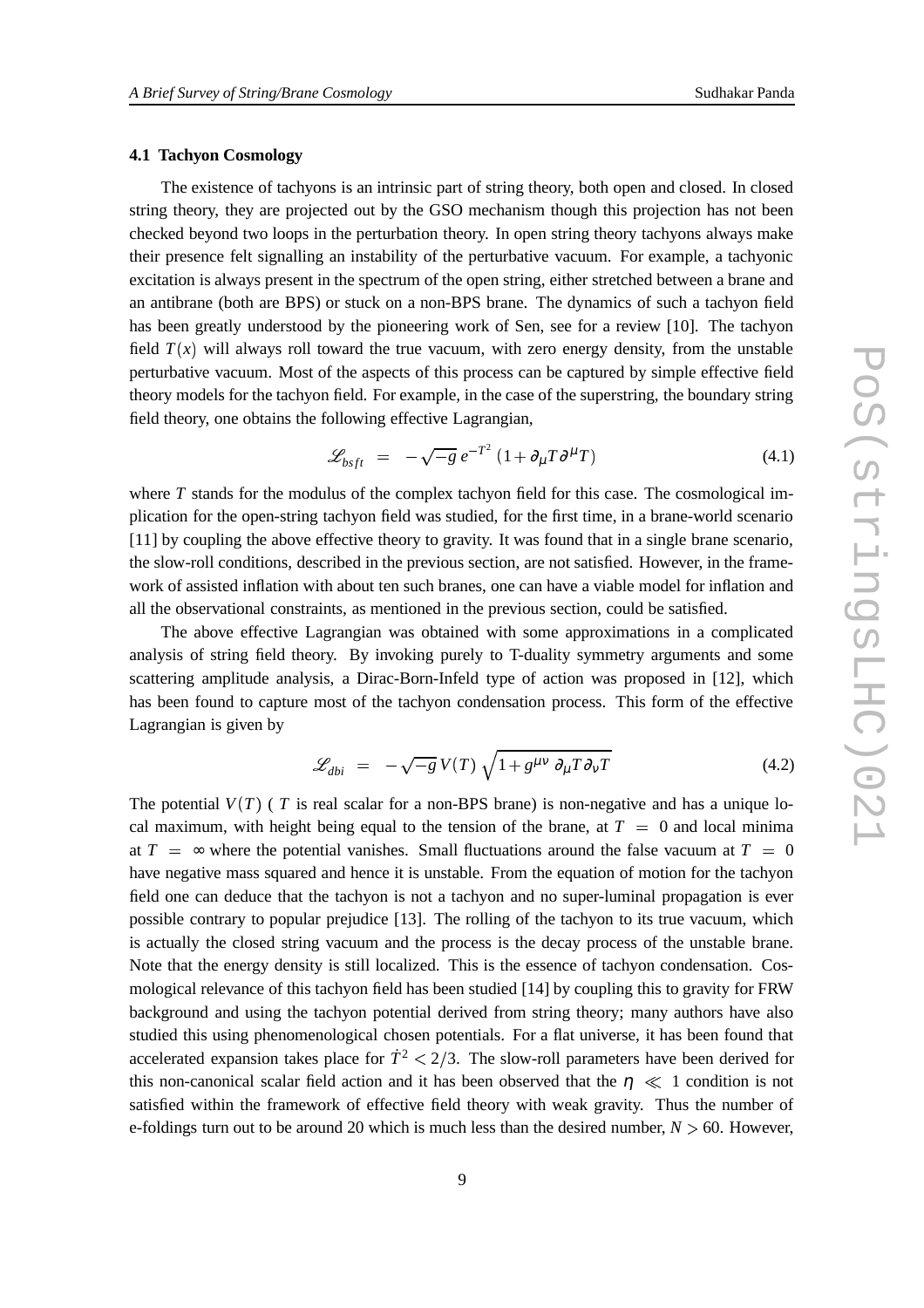considering a non-minimal coupling of the tachyon field with gravity, the coupling form could be motivated from string theory, and invoking to a warped compactification, instead of dimensional reduction, not only the slow-roll condition could be satisfied but also other observational constraints, including required number of e-foldings, were under control [15].

In the context of tachyon driven cosmology, it was observed in [16], by using open-closed string duality, that a time reversal invariant bounce solution with positive spatial curvature can be obtained. Moreover, in the absence of a bulk cosmological constant, the universe always begins with a big bang and ends in a big crunch.

It is worth pointing out that the above DBI field theory coupled to gravity has been studied in the framework of canonical quantization in [17] to study the possibility of using the tachyon field as the definition of time in quantum cosmology. Inspite of some success, tachyon cosmology has been subjected to some criticism like lack of a mechanism for reheating and over-aboundance problem. However, it has been argued in [18] that this problem can be naturally solved if almost all of the tachyon energy is drained (via coupling of matter fields) to reheat the universe, while the rest of the energy goes to lower dimensional BPS D-branes produced during the tachyon rolling at the end of inflation.

In the context of inflation from brane-antibrane annihilation, the open-string tachyon plays a crucial role for the universe to exit from the inflationary epoch. This is shown in [19] by constructing a hybrid inflationary model of the scalar field corresponding to the separation of the brane and the antibrane and the tachyon field. The tachyon field has no role till the brane-antibrane separation becomes in the order of the string length. The results, however, were found to be sensible to initial configuration and the geometry of the internal manifold.

## **4.2 Cosmology from Geometric tachyon**

In [20], the time dependent motion of a probe D-brane in a coincident *NS*5-brane back ground was studied and it was observed that there is a map between the radial field living on the D-brane world volume and the rolling tachyon of the non-BPS brane and hence the motion of the probe D-brane in the background geometry of *NS*5-branes can be described by the DBI type Lagrangian discussed earlier. Furthermore, it was also observed [21] that by compactifying one of the transverse directions to the source brane, it is possible to obtain a tachyon potential. The result suggests that the tachyon could have a geometrical origin. The map between the the radion and the tachyon field and kink solution for the geometrical tachyon has been further studied in [22]. The cosmological relevance of this geometrical tachyon was explored in [23] where a D3-brane was used as the probe brane. It was found that cosmological observables in this model, including the spectra of scalar and tensor perturbations are compatible with the recent observations of CMB. However, the number of sourse *NS*5- branes needed was found to be too high. The S-dual version of this model, i.e. the motion of a D3-brane in the background of a stack of D5-branes was considered in [24]. In this set up, inflation is realized by the potential of the geometric tachyon field, consistent with CMB data and much less number of source D5-branes. When the separation between probe D3 brane and stack of source D5-branes becomes within the string length scale (after the inflation is over), a complex tachyon field develops in the world volume of the probe brane. Thus the late time dynamics is governed by this tachyon field, described by an action with a canonical kinetic term and a potential. Thus reheating can be successfully realized with spontaneous symmetry breaking.